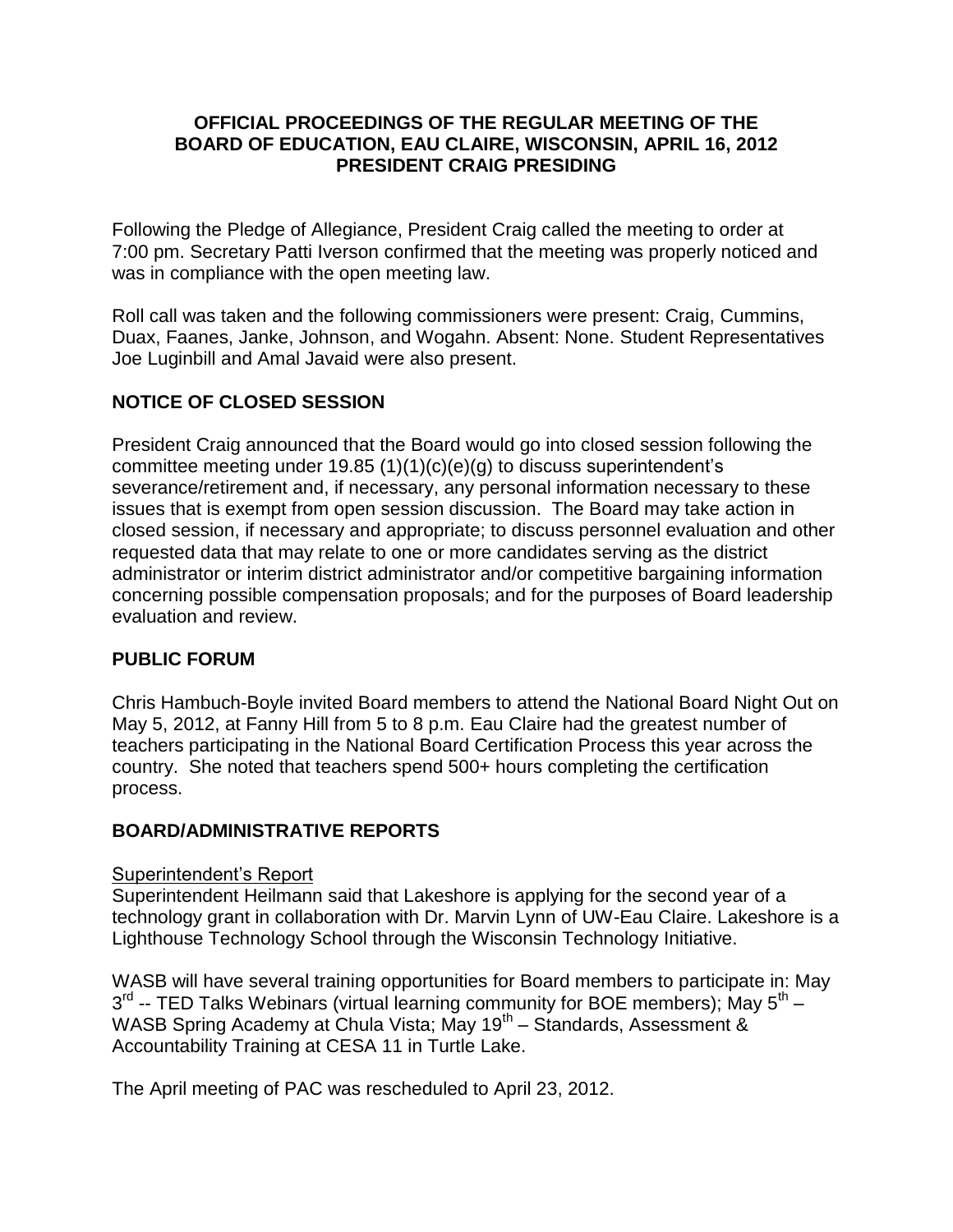Dr. Heilmann shared updated pictures of the elementary building projects in progress.

Fifth grade students from Sam Davey recently participated in a service learning project for Feed My People Food Bank. DeLong students performed at the annual Variety Show. The Real Life Academy was held on April 11<sup>th</sup> with 450 students participating, which was the largest event to date. The academy is co-sponsored by the Chamber's Educational Foundation & ECASD along with 30 business sponsors and over 200 volunteers.

## Communication to Superintendent/Board President

President Craig asked Board members to sign up to attend the service award recognition programs.

Student Representative Report There was no report.

Other Reports

*Policy and Governance Committee* There was no report.

*Budget Development Committee*

There was no report.

## *Eau Claire Public Schools Foundation Update*

Eau Claire Public Schools Foundation Executive Director Carole Halberg gave a report on the first year of the Foundation. She thanked President Dan Market for being instrumental in getting the Foundation started. Ms. Halberg shared the many accomplishments made during the year including the development of informational materials and policies, creation of a web site, as well as the establishment of relationships with other organizations. Fundraising has also taken place and the Foundation has received \$149,467.64 in cash and pledges to date. A Founding Partners program has been established which includes individuals or companies that have committed to \$5,000 over three years. A significant achievement occurred by establishing a partnership with the Eau Claire Community Foundation. Ms. Halberg reviewed some of the grants that have been funded.

## **CONSENT RESOLUTION AGENDA**

Board members asked to pull Resolutions 9, 10, 11, 13 & 14 from the consent agenda.

Com. Faanes moved, seconded by Com. Wogahn, to approve the consent resolution agenda consisting of the following items:

The closed session minutes of Board meeting of March 13, 2012 as mailed.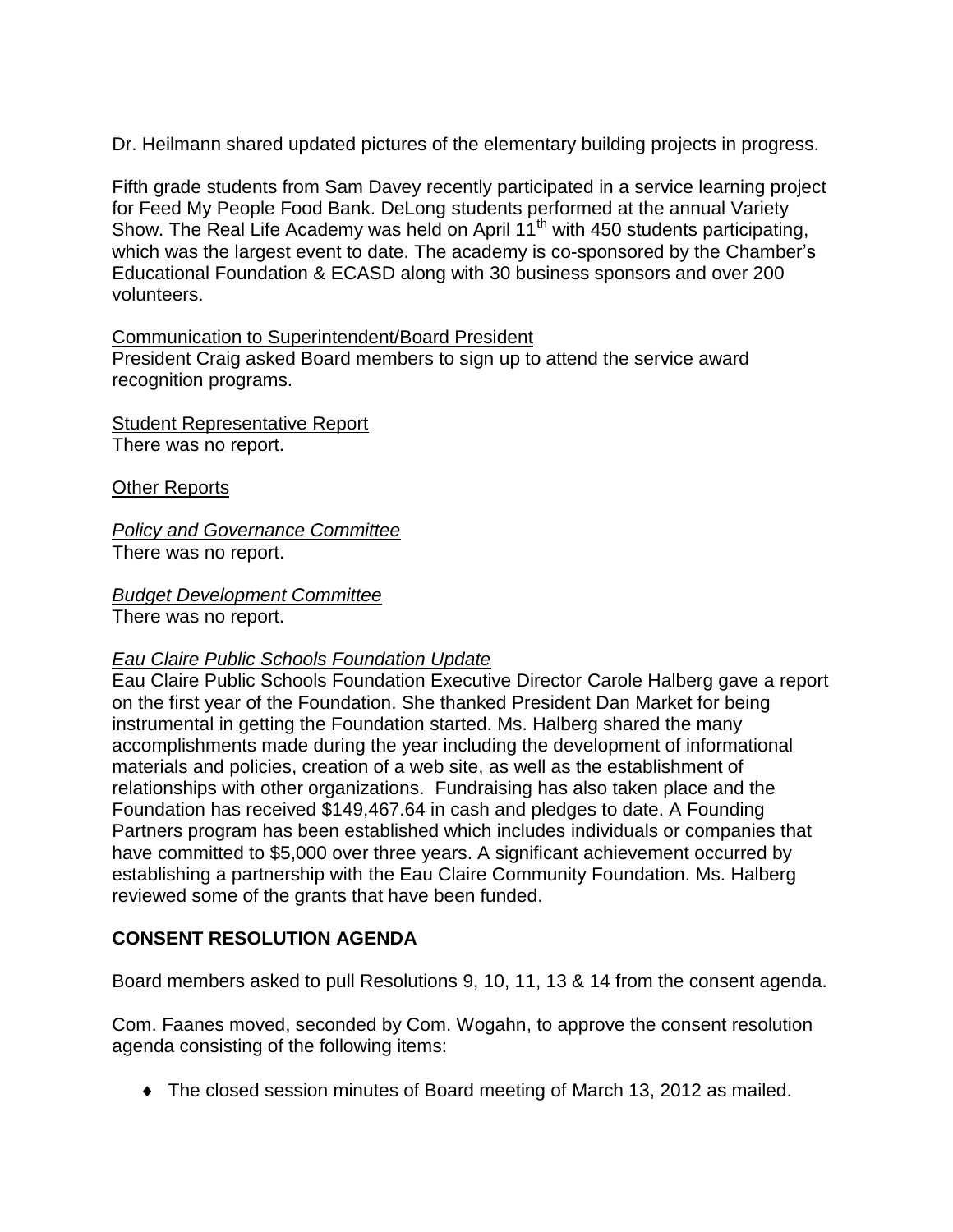- The minutes of Board meeting of April 2, 2012, as mailed.
- The minutes of closed session of April 2, 2012, as mailed.
- The minutes of closed session of April 4, 2012, as mailed.
- The financial report as presented.
- The budget adjustments as presented.
- The gifts in the amount of \$2,350 for the period March 1, 2012, through March 31, 2012, as presented.
- The matters of employment of April 16, 2012, as presented.
- Elementary Schools with SAGE Contracts for 2012-13

Consent resolution agenda items approved by unanimous roll call vote.

# **INDIVIDUALLY CONSIDERED RESOLUTIONS**

## Resolution #9- Modification of Early Learning Administrative Position from Principal to **Director**

Mr. Leibham said that the position was posted as an anticipated vacancy. The maximum difference that would occur in salary would be \$10,000.

Com. Duax moved, seconded by Com. Wogahn, to approve modification of Early Learning Administrative Position from Principal to Director. Carried by unanimous roll call vote.

# Resolution #10— Health & Dental Insurance Renewal Rates for 2012-2013

President Craig complimented the Insurance Committee for its recommendation. There were increases in out of pocket maximums and deductibles which resulted in a virtually flat budget for insurance.

Com. Wogahn moved, seconded by Com. Faanes, to approve health and dental insurance renewal rates for 2012-13 as presented. Carried by unanimous roll call vote.

## Resolution #11—Proclamation Supporting the 2012 Eau Claire County "Be Sure It's Not Happening in Your Home" Campaign to Discourage Underage Drinking

Com. Wogahn read the proposed proclamation.

Com. Wogahn moved, seconded by Com. Duax, to approve proclamation supporting the 2012 Eau Claire County "Be Sure It's Not Happening in Your Home" campaign to discourage underage drinking. Carried by unanimous roll call vote.

## Resolution #13-- State Open Enrollment Exceptions for 2011-12

Mr. Leibham said that the state now allows any family who moves into the state after the open enrollment deadline to be able to participate in open enrollment.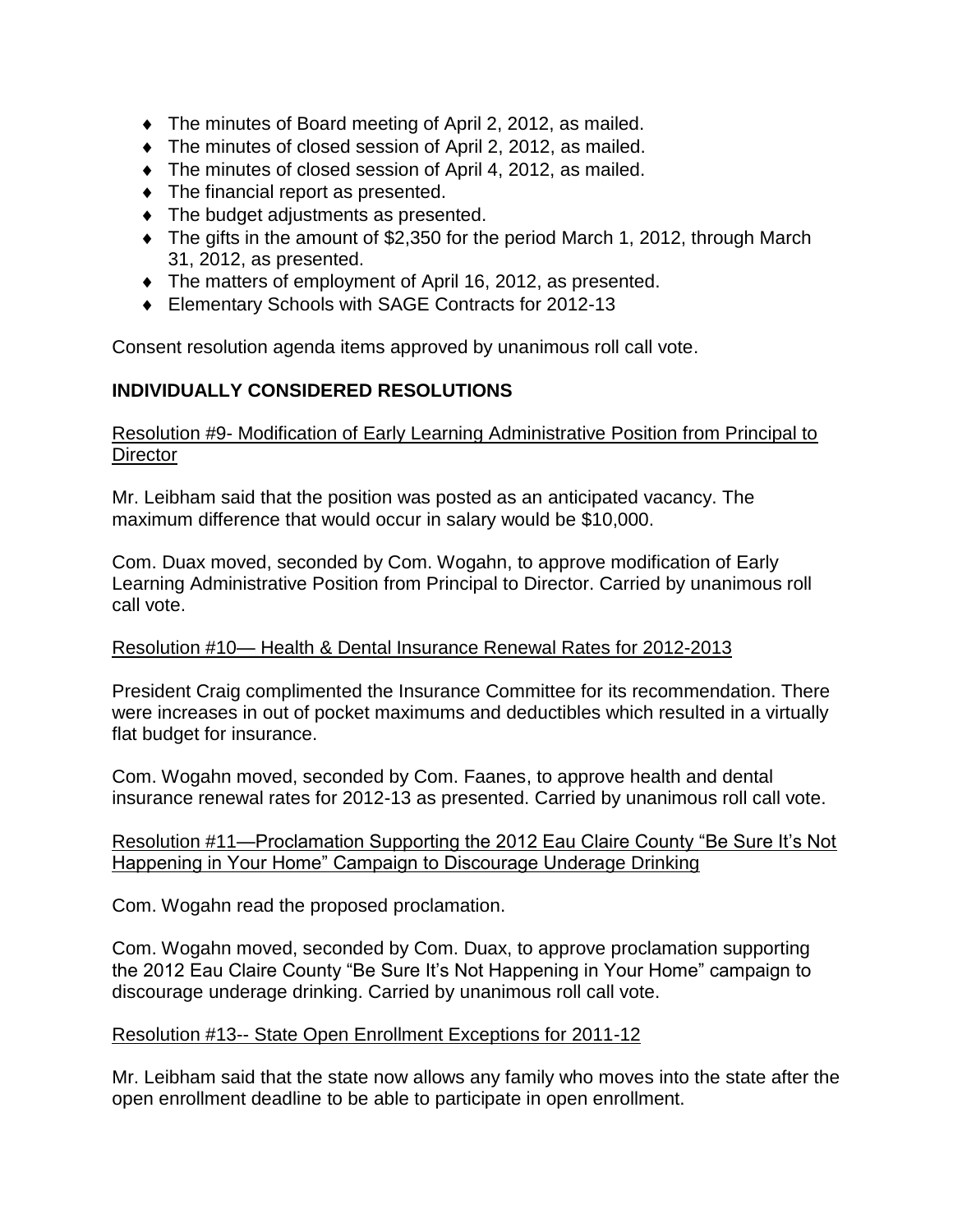Com. Faanes moved, seconded by Com. Wogahn, to approve state open enrollment exceptions for 2011-12 as presented. Carried by unanimous roll call vote.

## Resolution #14 – Bids for Glass & HVAC Controls for DeLong Referendum Project

President Craig questioned why there was only one bid received for glass.

Com. Faanes moved, seconded by Com. Duax, to award the following contracts for the DeLong referendum project:

- Framing, Glass & Glazing Esser Glass of Eau Claire (\$370,190)
- HVAC Controls Bartingale, Inc. (\$455,260)

Motion approved by unanimous roll call vote.

#### Resolution #15 – Bills Payable

Com. Duax moved, seconded by Com. Wogahn, to approve the payment of all bills in the amount of \$7,308,013.67 and net payroll in the amount of \$2,929,039.58 for the period March 1, 2012, through March 31, 2012, as presented. Carried by the following roll call vote: Ayes: Craig, Cummins, Duax, Janke, Johnson, and Wogahn. Abstained: Faanes.

Regular meeting adjourned.

Submitted by Patti Iverson, Board Secretary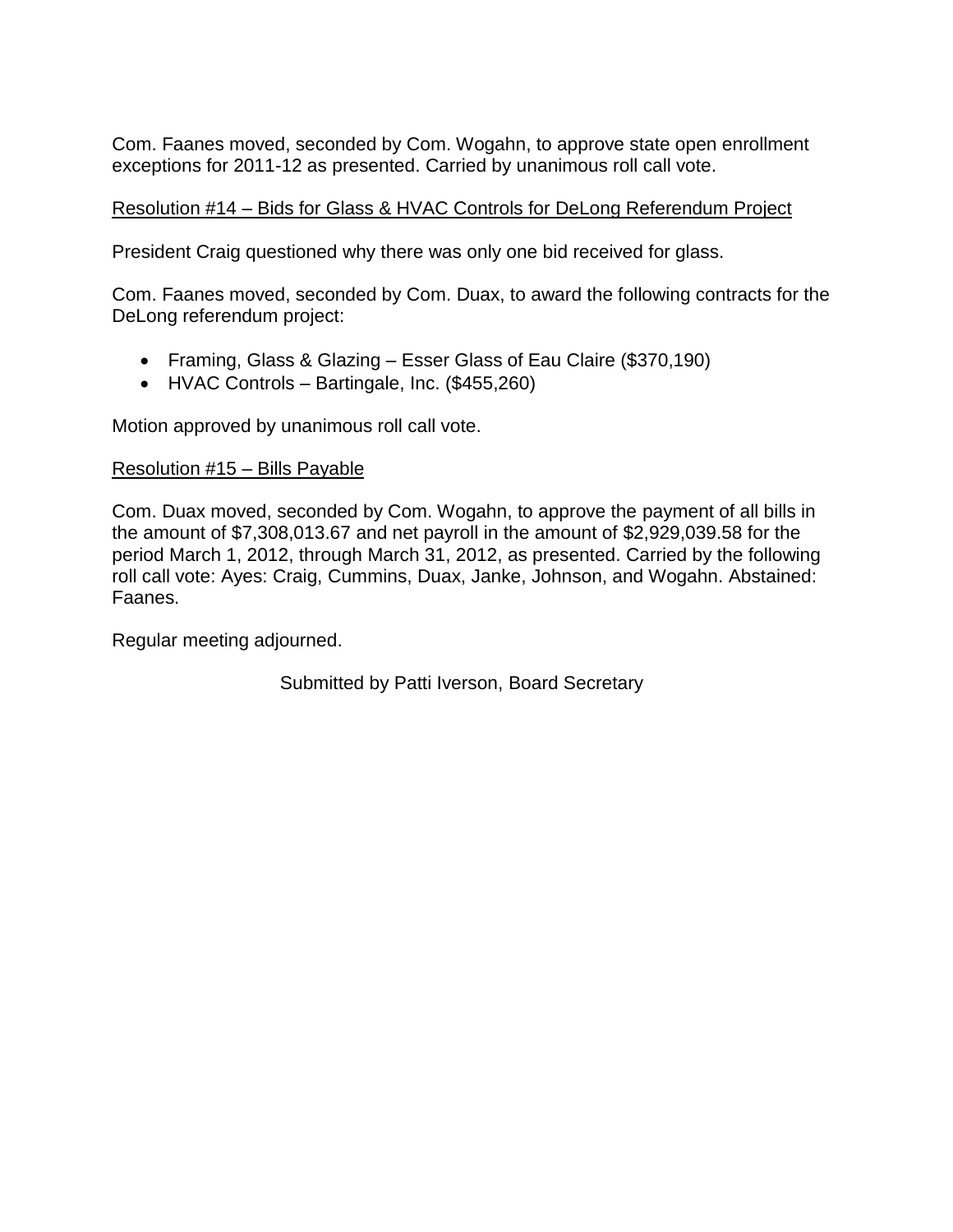#### **COMMITTEE MEETING BOARD OF EDUCATION – EAU CLAIRE, WISCONSIN APRIL 16, 2012**

#### 1. Call to Order – Committee Meeting

Board Members present: Craig, Cummins, Duax, Faanes, Janke, Johnson, and Wogahn. Absent: None. Student Representatives Joe Luginbill and Amal Javaid were also present.

#### 2. Committee Reports/Items for Discussion

A. Post-Secondary Success & Secondary Physical Education Curriculum & Assessment

Ann Franke, Director of Secondary Education, said that the physical education curriculum and assessment team has been meeting for the past two years to review its program by looking at state and national standards, best practice and how to connect to the vision for post-secondary success for all students. Members of the team discussed the changes made in the assessment component with the implementation of the Fitnessgram Assessment. This nationally standardized program helps determine if students are in a healthy fitness zone and allows data to be collected longitudinally. Fitness Day were also added to the PE curriculum. This gives students one day per week to have a more structured workout focusing on one or more of the five fitness components. They also described how PE connects the social/emotional well-being of students.

Jim Schmitt discussed the passage of Act 105, which allows Boards the ability to adopt policies so that students who participate in sports can receive PE credit. DPI has drafted a document which raises many questions for Boards to consider. Mr. Schmitt will forward that document to the Board. Board members had varying opinions about adopting a policy to allow students to receive PE credit for participation in sports.

It was noted that as data is collected, there may need to be some changes in the curriculum and class sizes based on the focus on physical agility. The team is visiting other schools, participating in book studies, looking at mobile devices, etc. Including physical wellness as part of preparing all students for post-secondary success may come at a cost.

At some point in the future the program will be expanded into the elementary schools.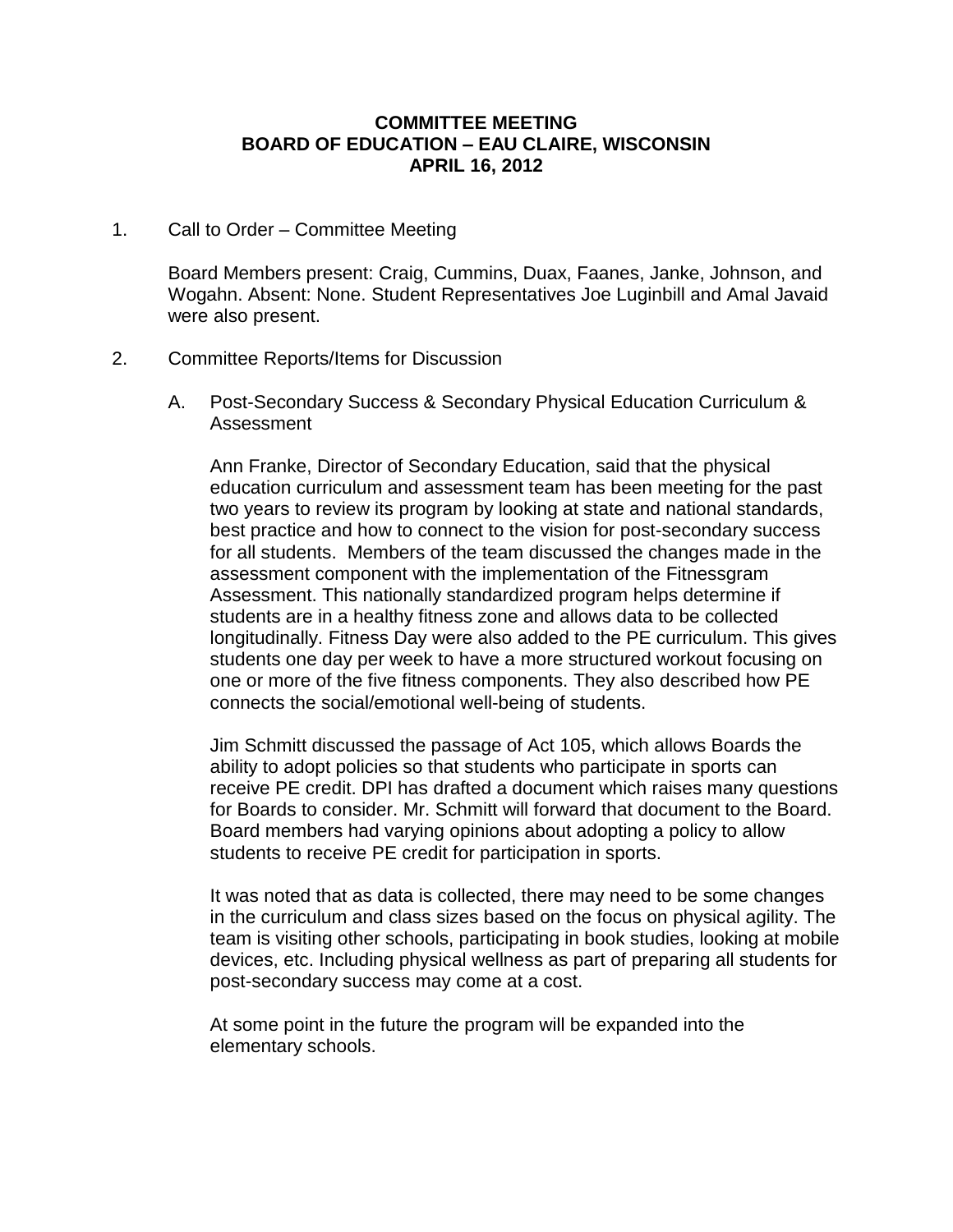B. Update & Recommendations of Reporting Out on the Employee Handbook Development Process

Executive Director of HR Kay Marks shared a recommendation to have the Board meet with the DLT in a workshop type format to review the Employee Handbook and provide interactive dialogue between groups. The form that Ms. Marks previously developed would still be used to list hot topic items, which would share the criteria and rationale used to make recommendations. Ms. Marks said that committee members were concerned about not allowing employees to participate. The form would still list concerns raised by staff, and there would be an opportunity for staff to speak to issues during the public forum at a regular Board meeting.

There were different opinions expressed about the process. Some did not like the workshop format and felt the Handbook Committee should bring information to the Board for approval. Others were willing to have a workshop but felt it was too late to do it in mid-June. Most agreed it was important to involve staff who have history with labor contracts, but there was some disagreement to the degree of that involvement. Staff have been involved in the Handbook Committee discussions but union leaders have not. Some wanted to receive input via staff surveys; others wanted to continue listing staff feedback on the form developed by Ms. Marks. There was acknowledgment that there will be areas of known concerns and that some decisions won't be popular, but the Board will have to make those tough decisions.

President Craig said that based on earlier discussions, she felt the majority of the Board expressed agreement that a portion of current contract language would not change dramatically in the Employee Handbook. Board members asked to see what was in the contracts and to compare what has changed in the handbook.

Most of the Board members were comfortable holding a half day workshop with resource people being in attendance. It was suggested that June  $4<sup>th</sup>$  be dedicated to this process. Ms. Marks was asked to research whether the entire handbook has to be in place by July  $1<sup>st</sup>$  or if priority sections can be completed by then with other portions being 'under construction.'

Union leaders were concerned that their groups were not involved in the process. Even though there were union members on the committee, they reacted to what was written but did not participate in developing the language. It was suggested that current contract language be used and rolled forward until all language is developed.

A committee member said she has reviewed language in the handbook and compared it to union contracts and suggested changes. She has not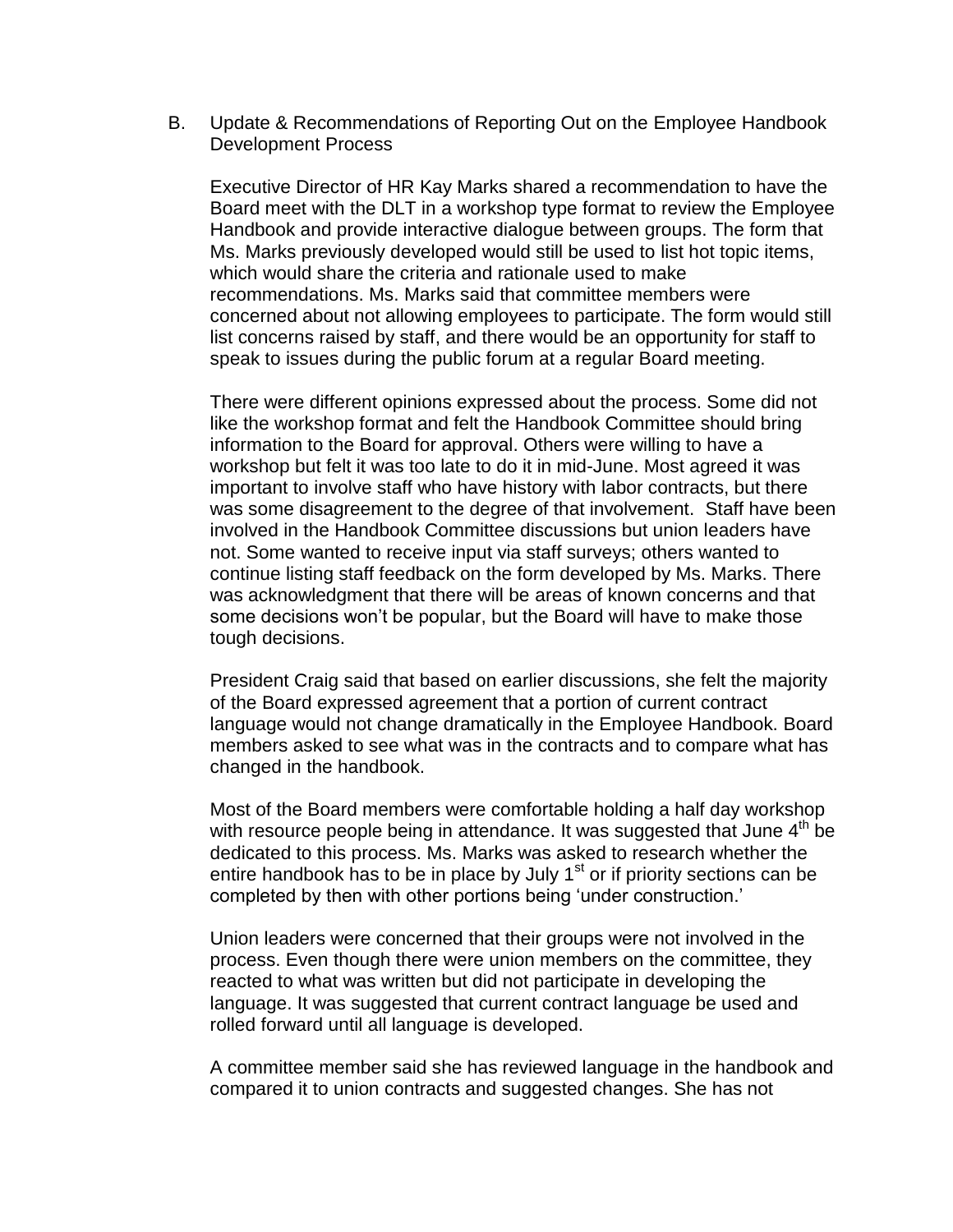ascertained if that language was actually brought forward and wanted to see the most current version.

C. Board Use of a Consulting Firm for Superintendent Search Services

Kay Marks said the advantages of securing a firm for a superintendent search included not only advertising the vacancy, but going above and beyond to recruit candidates with the skills and qualities the Board identifies as important for its next leader. Ms. Marks recommended three firms for the Board to interview. She said she would provide the Board with background information on all three prior to the interviews.

The Board agreed to hold interviews with the superintendent search firms on April  $24^{th}$  from 6 to 8 p.m.

D. Discussion of Alternate School Request Process

Com. Faanes moved, seconded by Com. Janke, to table the discussion of the alternate school request process. Carried by unanimous roll call vote.

- 3. Request for Future Agenda Items
- 4. Other Business
- 5. Motion to go into Closed Session

Com. Duax moved, seconded by Com. Faanes, to go into closed session under 19.85 (1)(1)(c)(e)(g) to discuss superintendent's severance/retirement and, if necessary, any personal information necessary to these issues that is exempt from open session discussion. The Board may take action in closed session, if necessary and appropriate; to discuss personnel evaluation and other requested data that may relate to one or more candidates serving as the district administrator or interim district administrator and/or competitive bargaining information concerning possible compensation proposals; and for the purposes of Board leadership evaluation and review. Carried by the following roll call vote: Ayes: Craig, Cummins, Duax, and Faanes. Nays: Janke, Johnson and Wogahn.

- 6. Meeting adjourned to closed session at 10:04 pm.
- 7. Reconvene in Open Session

Com. Johnson moved, seconded by Com. Duax, to reconvene in open session. Motion carried unanimously.

The Board reconvened in open session at 10:50 p.m.